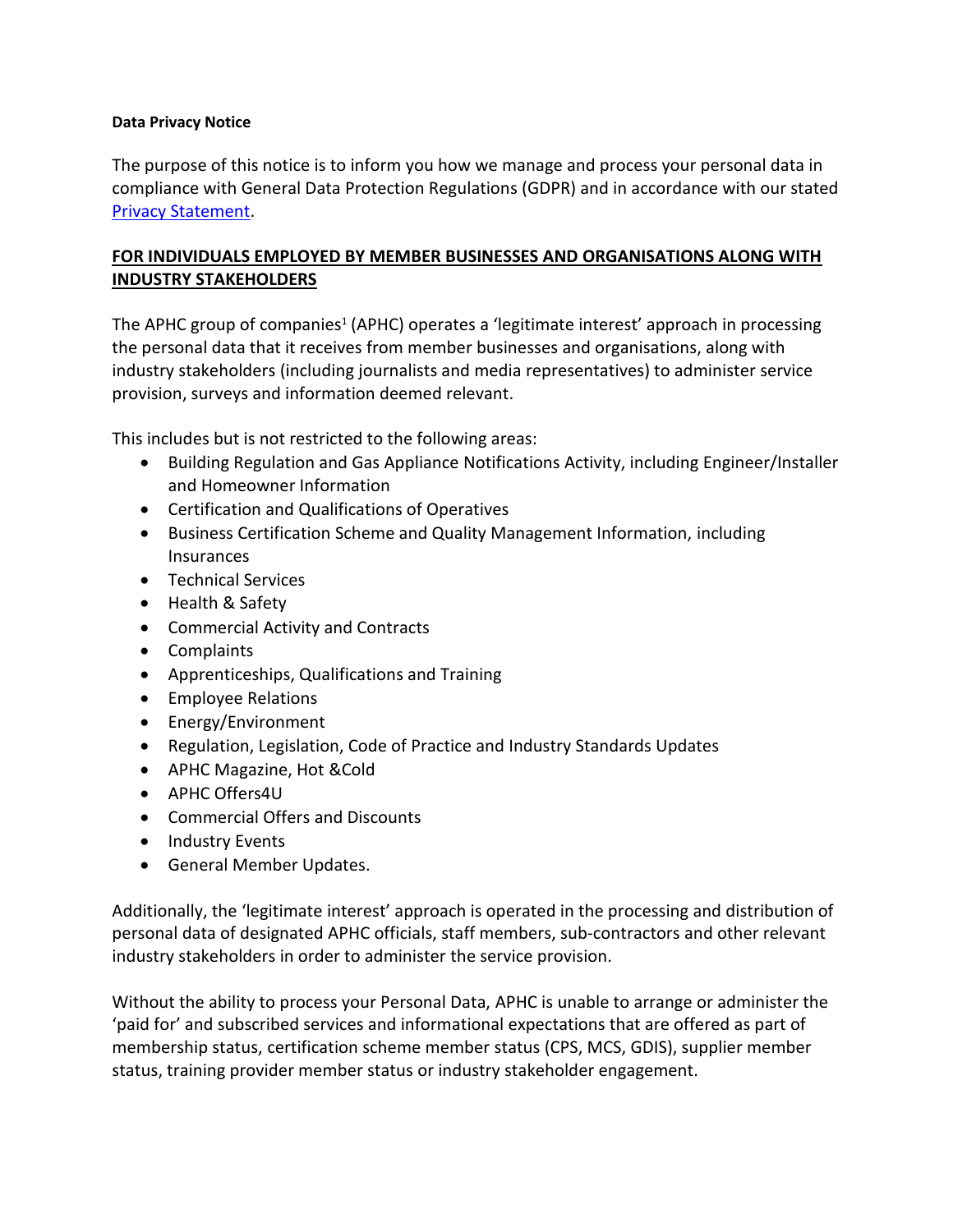Individuals are able to opt-out of receiving any specific type of communication at any time by speaking to Member Support on 0121 711 5030 or emailing info@aphc.co.uk.

If you have not directly provided your personal data to us, it may have been disclosed (or approved) to APHC by your employer, or a designated participant (usually termed the Nominated Representative) during the process of joining APHC or being recognised as an industry stakeholder.

When personal data has been disclosed to APHC in this way your employer is responsible for ensuring that you have been informed of how your data will be used.

By registering or allowing the registration of your personal data with us, either personally or by a designated company participant either through our website or in any other way, you agree to us processing your personal data for specific purposes, including the areas already outlined in this policy.

To arrange and administer your membership or industry stakeholder needs, we will disclose some or all your Personal Data to APHC Ltd and its subsidiaries, auditors and service providers.

When your Personal Data is transferred to third parties it will be done so in a secure electronic manner using encrypted files. APHC will not share your Personal Data outside the European Union. Where your Personal Data is shared for hosting purposes with third parties, such as service providers, APHC have reviewed and ensured that the relevant privacy policies are in line with our own.

We will on occasion use your contact details to keep you informed by post, email or telephone of our additional products or services and any development of these which may be of interest to you. Please note that these details may continue to be used after your member business or organisation or industry stakeholder status has ceased, unless notified by the relevant party or yourself. If you do not wish your contact details to be used for marketing purposes as set out above, please email us at info@aphc.co.uk or write to us at the address provided at the end of this Notice.

## **FOR INDIVIDUALS EMPLOYED BY NON-MEMBER OR NON-ASSOCIATE BUSINESSES OR ORGANISATIONS AND OTHER NON-INDUSTRY RELATED INDIVIDUALS**

APHC operates an 'explicit consent' approach to the processing of the personal data it receives from individuals employed by non-member or organisations and individuals that are not deemed as relevant industry stakeholders.

This typically applies to those individuals that have expressed an interest in finding out about membership or associate status of APHC or have submitted any other enquiry to APHC including training courses, complaints, or have had their details passed on as part of a notification request or copy certification request.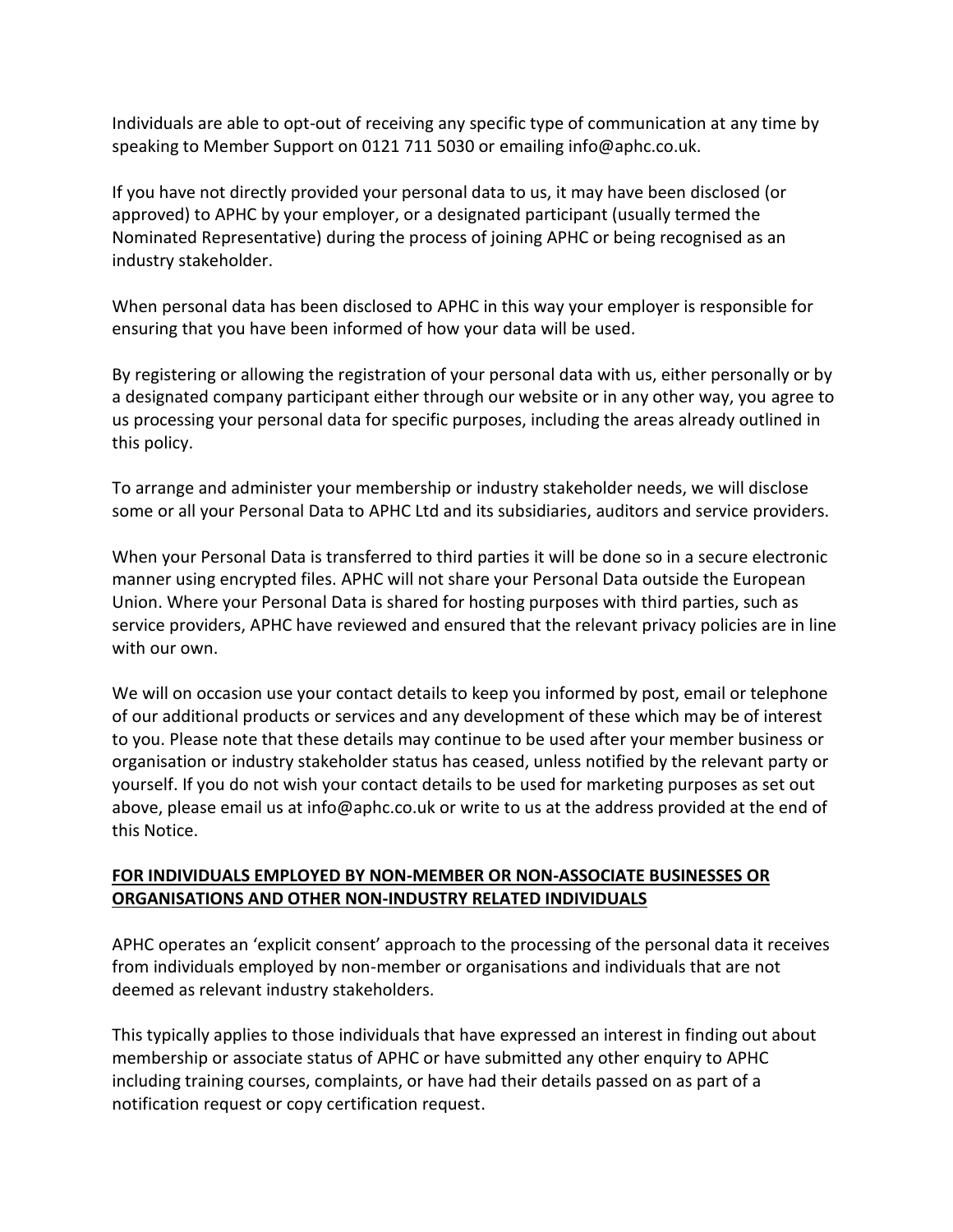This means that we will not subscribe such individuals to receive any types of promotional communication unless they have voluntarily given their consent to receive updates from APHC at the time when the leads/enquiry is submitted.

Once consent is given individuals can opt-out from receiving further communication at any time.

Direct communication from designated individuals from APHC to progress a lead enquiry will occur independently from promotional marketing activity until the lead/enquiry has been converted or alternatively the lead subject has advised that they are no longer interested in APHC membership.

## **OUR DATA PROMISE**

APHC will never sell your data and your details will be kept safe and secure at all times when it is within our servers. As with all data communications through the internet, where your Personal Data has been sent electronically to any third party, APHC cannot provide complete guarantees that it will remain secure, although we will take all appropriate steps to minimise risk.

Your Personal Data will not be used for unrelated profiling by APHC.

Your Personal Data will be retained in accordance with our Data Retention Policy. This Policy considers the purpose for which the data was collected, legal and regulatory requirements for retaining certain types of data and the reasonable record keeping requirements of APHC.

Under the General Data Protection Regulation (GDPR), you have the following rights in respect of your Personal Data that APHC processes:

The Right to be Informed about the collection and use of your Personal Data. The Right to Access your Personal Data and supplementary information, including how it is being used.

The Right to Rectification of inaccurate or incomplete Personal Data.

The Right to Erasure of your Personal Data in certain circumstances.

The Right to Restrict Processing of your Personal Data in certain circumstances.

The Right to Data Portability in certain circumstances.

The Right to Object to APHC using your data for specific purposes.

The Right to Information on how your Personal Data is used for profiling purposes.

The Right to bring a complaint about APHC's processing or handling of your Personal Data to the Information Commissioner's Office (ICO). You can do this through the ICO website at [https://ico.org.uk/concerns/.](https://ico.org.uk/concerns/)

If you have any questions about this Data Privacy Notice, or to make any request in accordance with your rights, please email us at info@aphc.co.uk or write to us at the address given below.